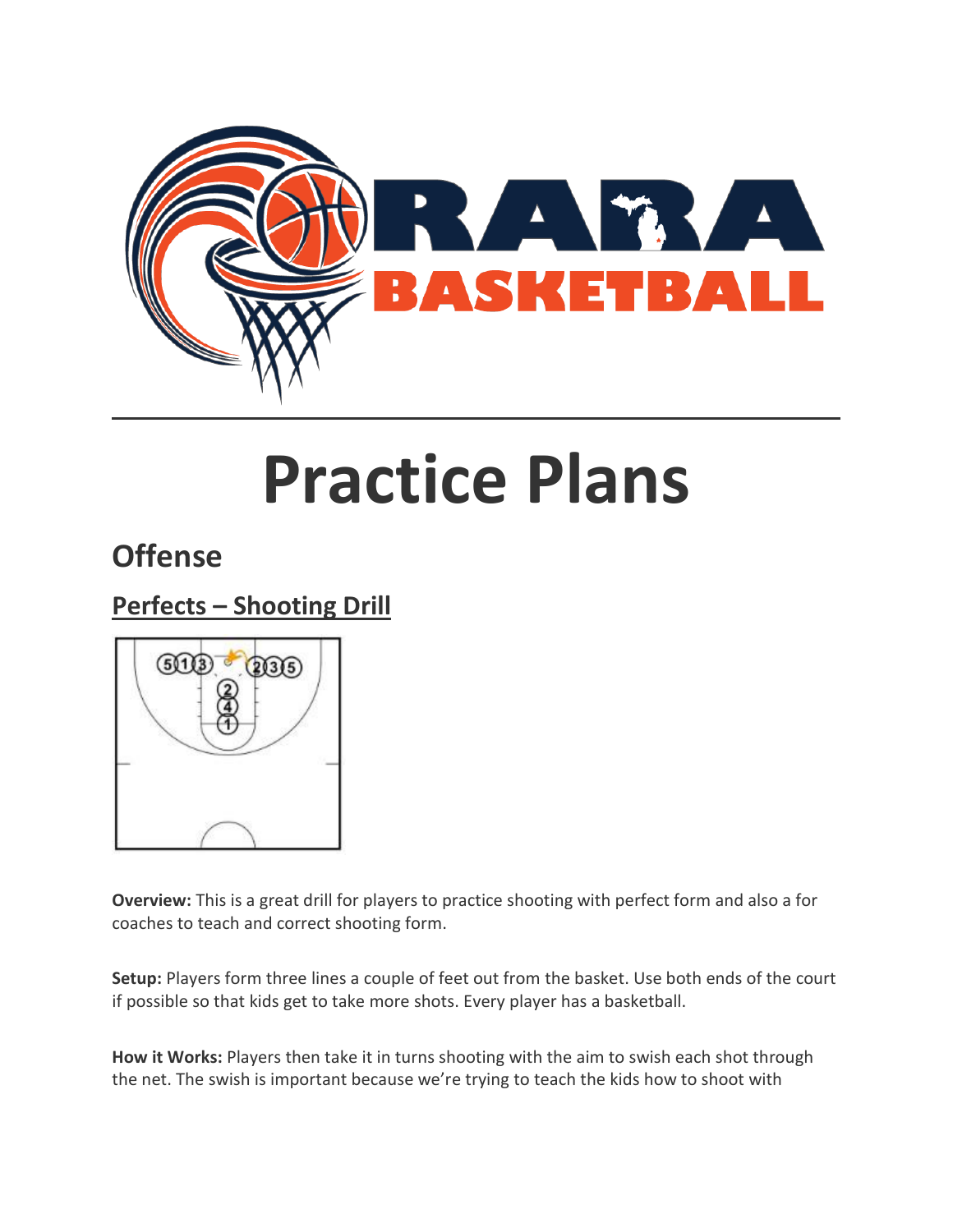enough arc on the shot. After a player, has taken a shot, they can either return to the end of the same line or rotate lines either clockwise or anticlockwise.

## **Coaching Points:**

- Players must hold their shooting form until the shot has been made or missed.
- Coaches must view each players' shot at different angles. Different angles will show different technique points.
- You can extend the distance of the shot, but make sure it's not too far. The purpose of this drill is shooting with perfect form around the basket.



# **Pivot Shooting – Shooting Drill**

**Overview:** This is a great drill for incorporating footwork into a shooting drill that players will enjoy. Players perform a jump stop on receiving the pass from the coach, pivot around to square up to the basket, and then make a variety of scoring moves.

**Setup:** Players all start on the baseline in two lines. There are two coaches/parents at the top of the key. One in front of each line. Every player has a basketball.

**How it Works:** Players will begin the drill by making a chest pass out to the coach in front of them. Immediately after making the chest pass, the player will explode to the free-throw line where the coach will pass the ball back to them. After catching the basketball in a jump stop, the player must must pivot around using good technique and square up to the basket before shooting or attacking the ring. The coach decides which scoring move they want the players to make.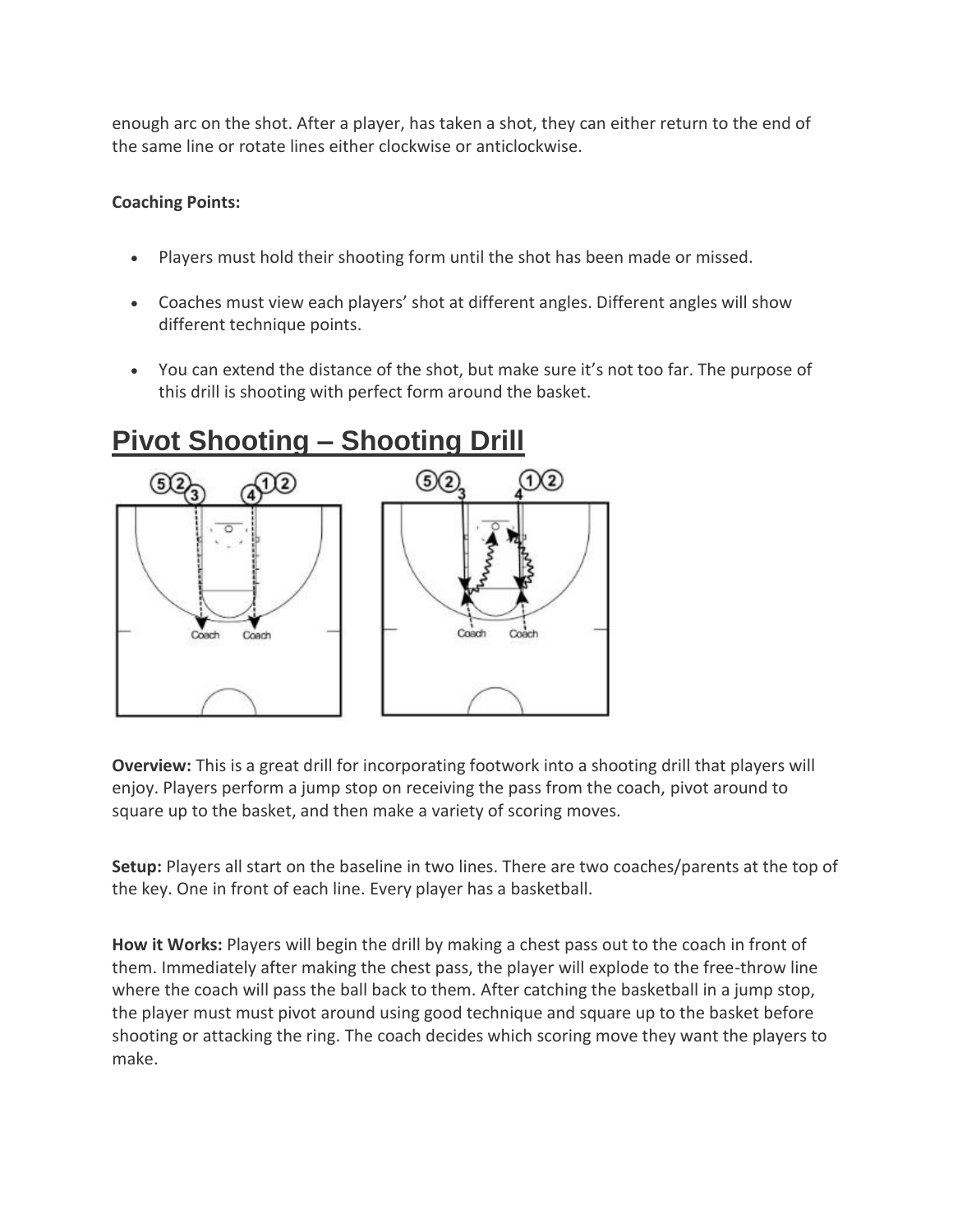- Make sure every player is jump stopping correctly. You might need to run through this with the players before running the drill.
- Players should not raise up out of their low stance when pivoting.
- Change up whether your team attacks the rim or takes a jump stop. Keep it interesting.

## **Chase Down Layups – Shooting Drill**



**Overview:** Chase down layups is used to teach players to finish layups at full speed and with pressure. Since youth basketball is normally decided by which team makes more layups, this is a drill you must use often.

**Setup:** The drill begins with two lines of players down each end of the floor. One offensive line and one defensive line. One basketball starts at the front of the offensive line at each end of the court.

**How it Works:** The coach starts the drill by bringing the offensive player out from the baseline and gives them an advantage over the defender who always starts on the baseline. It's up to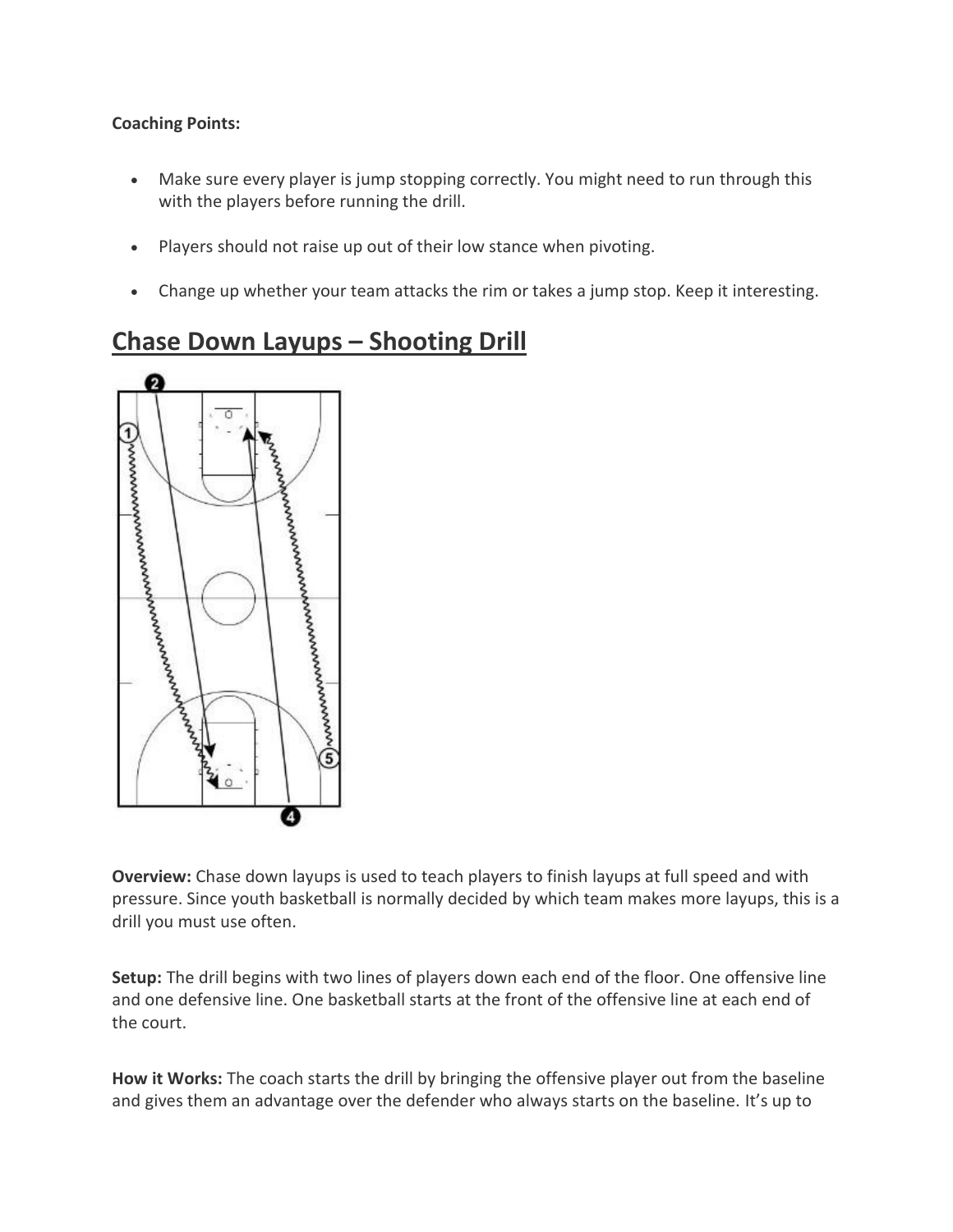the coach's discretion how far in front the offensive player is. We want the offensive player far enough in front that they have to sprint while dribbling down the floor and then when they finish at the rim there's close defensive pressure behind them. When they're both set up, the coach calls out 'GO' and both players sprint to the other end of the floor. The offensive player must try and finish at the rim and the defender must pressure the shot without fouling. The pair then passes the basketball to the next player in line at their current end of the floor.

## **Coaching Points:**

- No fouling. You don't need a major injury while running this drill.
- Switch sides of the floor so that players are dribbling and finishing with their left hand.
- Make sure players are attacking the ring at the correct angle.

## **Pressure – Shooting Drill**



**Overview:** Pressure is a simple and fun end-of-practice game that works on shooting free throws while under pressure.

**Setup:** All players form one line at the free throw line. The drill requires only one basketball.

**How it Works:** Players take it in turns shooting free throws. When a player makes a free throw, the person behind them is put under pressure. This means that if they miss, they're out of the game. Once someone makes a shot, the pressure continues until someone misses. Once they do, there's no pressure until another shot is made. This continues until there's a winner.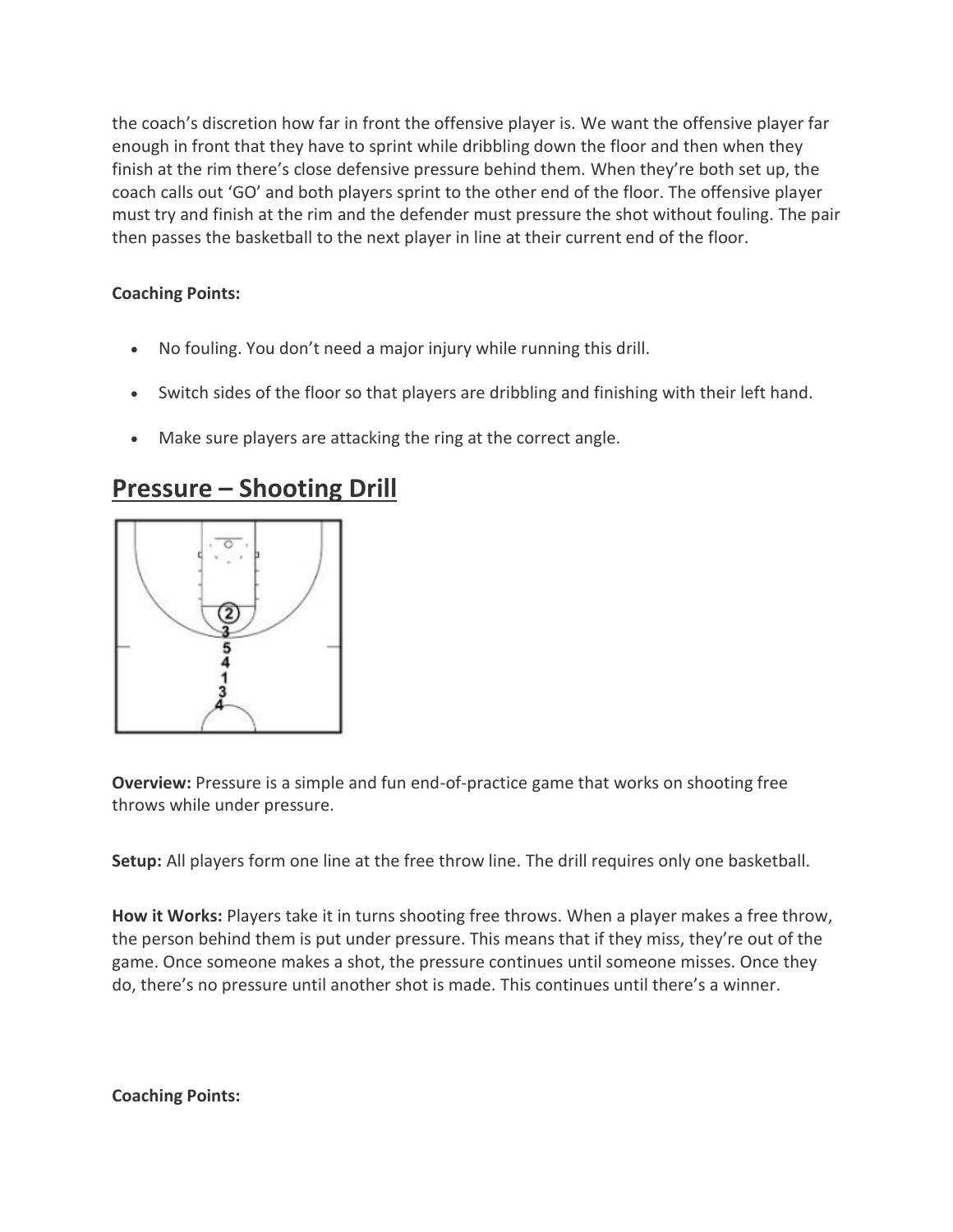- Players are not allowed to put each other off. It will always end up in one of the kids being upset.
- Players should be going through their full free throw routine on each shot.
- Make sure you join in!

# **Dribbling**



**Dribbling Lines – Dribbling Drill**

**Overview:** This is a simple drill to teach the basics of dribbling to new players. It's a good way to introduce new moves without overwhelming them and will also help to improve the technique of the movements players already know.

**Setup:** Every player has a basketball and lines up on the baseline. If you have more than 8 players, create two lines on the baseline instead of one.

**How it Works:** The coach will instruct the players to use different dribbling movements to dribble up to either the half-court line or full court. Tell them the dribble movement you want to be performed first, and then say 'go'.

Here are a few that I like to use:

- Right hand up, left hand back
- Crossovers
- Behind-the-back
- Through-the-legs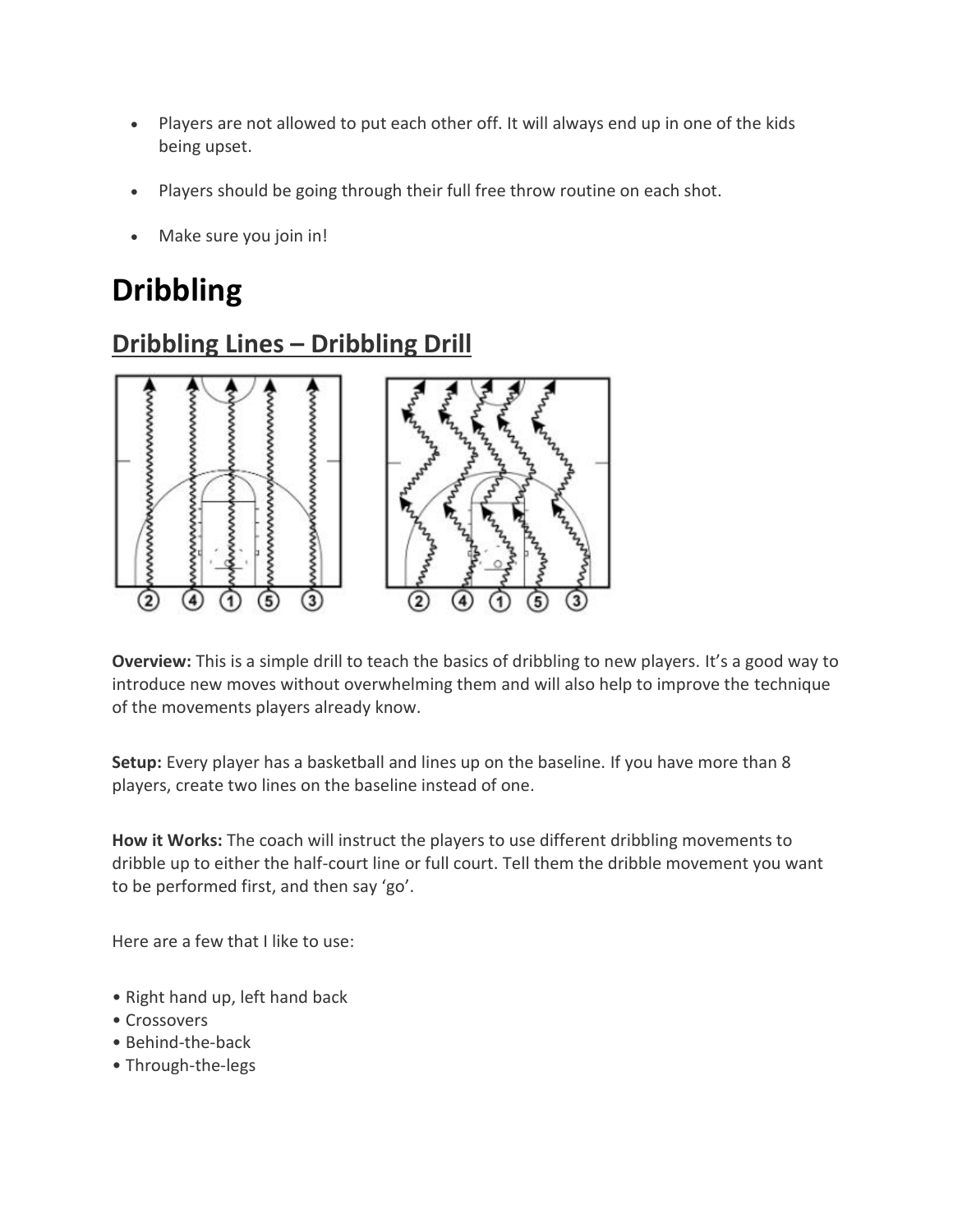- Dribble low
- Dribbling backwards

- Players must keep their heads up at all times.
- Once they develop good technique, focus on the players pushing off with their outside foot when making a move.

## **Dribble Knockout – Dribbling Drill**



**Overview:** This drill works on ball-handling and protecting the dribble. All players dribble around in a small area and the goal is to knock other players' basketball out of the area while keeping your own basketball alive.

**Setup:** The first thing the coach must do is determine the area the players will be dribbling in. This will depend on the amount of players you have but will usually be the three-point line or the 1/3 court line. All players must have a basketball.

**How it Works:** On the coach's call, all players begin dribbling and attempt to knock each other's basketball out of the playing area. As more and more players get out, the coach must pause the game and make the playing area smaller. This continues until you have a winner.

- If a player fouls someone else, travels, or double dribbles, they're out. It's the coach's job to keep an eye out for these things.
- Constantly remind players to keep their head up.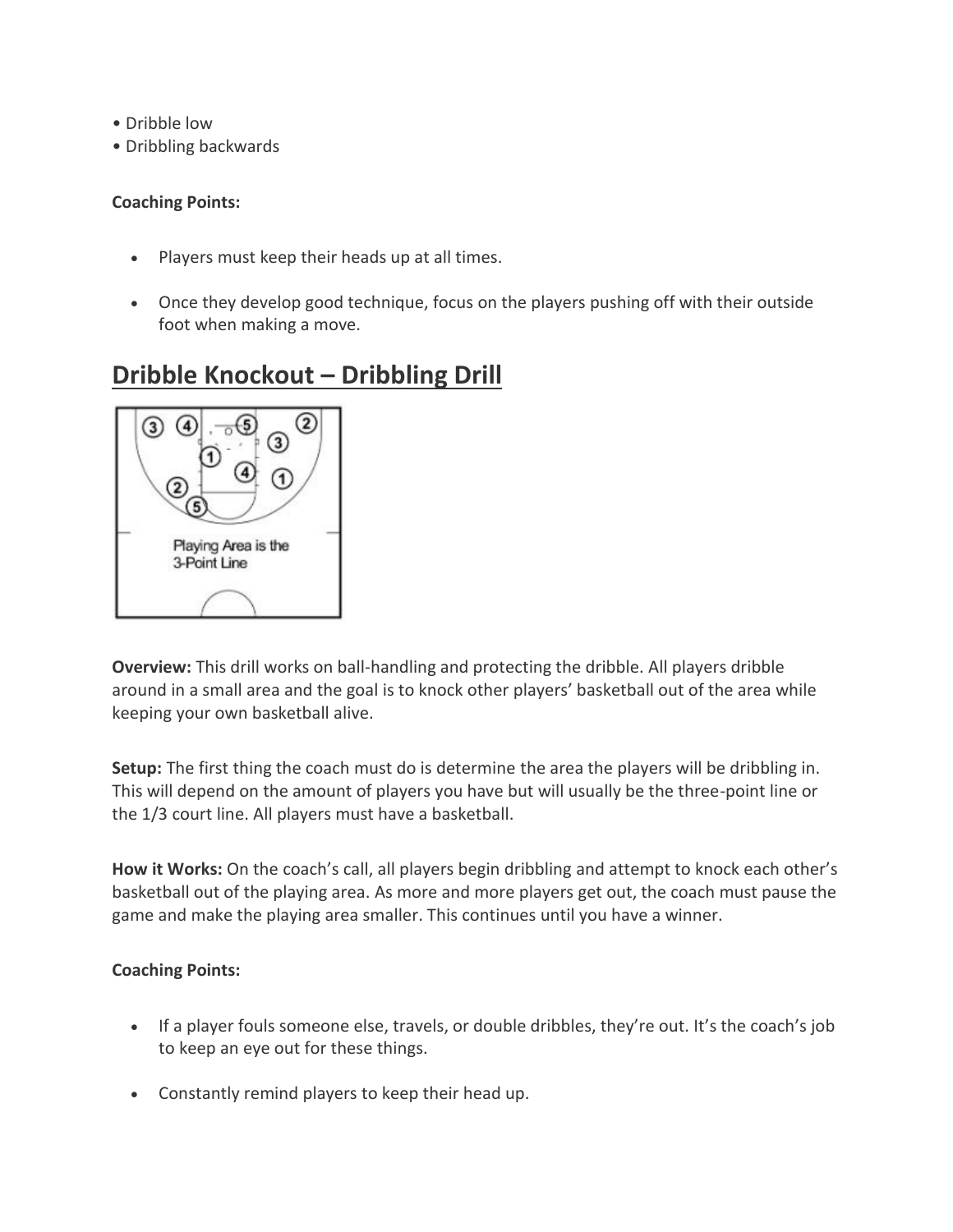Have a designated area for players that get out or you'll end up with kids everywhere!

## $\bf{2}$  $(4)$  $(1)$ 3 ➀ 6  $\left( 2\right)$  $\circledS$

## **Scarecrow Tiggy – Dribbling Drill**

**Overview:** Scarecrow Tiggy is a fun drill that involves everyone dribbling around trying to avoid two taggers. Players love this drill and it's great for developing ball-handling skills.

**Setup:** Every player starts with a basketball and begins in the half court except two players who will be the 'taggers'. The taggers don't have a basketball and preferably are wearing different colored singlets so that other players can identify them.

**How it Works:** The drill begins when the coach call's out 'GO'. The taggers then do their best to tag each player dribbling a basketball. When a dribbler is tagged, they must stand in the place they were tagged with their legs wide and hold the ball on top of their head. They can be freed by other dribblers by rolling the basketball through their legs. This game never has a winner unless the taggers happen to get everyone out at one time (this doesn't happen often). Every couple of minutes switch the taggers.

## **Coaching Points:**

- Players are not allowed to throw the ball between a teammates legs, the ball must be rolled.
- Dribblers are not allowed to travel, double dribble, or any other violation. If they do they're out.
- Change up the number of taggers and the size of the playing space depending on how many players you have

## **Sharks and Minnows – Dribbling Drill**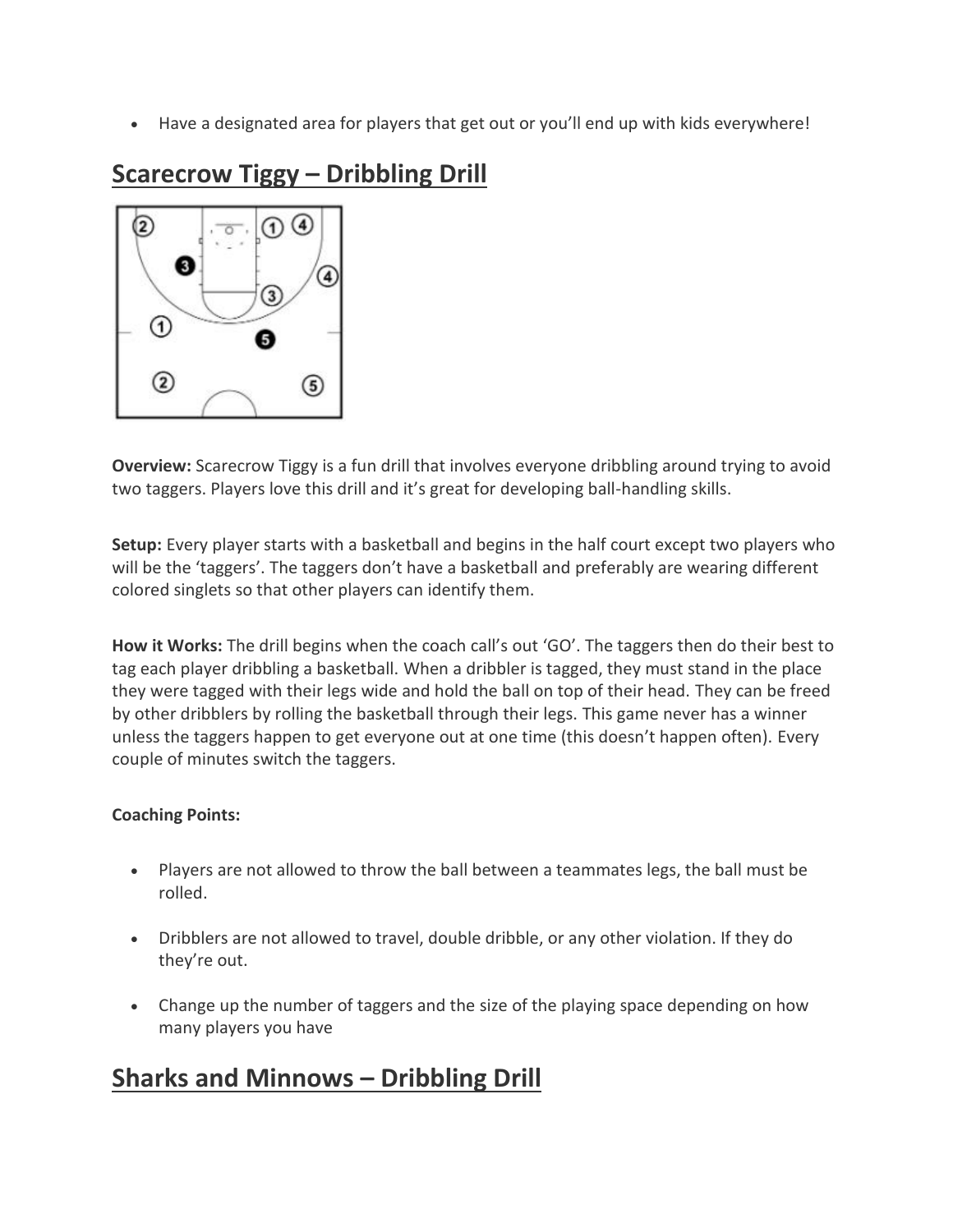

**Overview:** Sharks and Minnows is one of my favorite games for youth practices. The aim of the game is for the minnows (dribblers) dribble from baseline to baseline without getting tagged by the sharks (taggers).

**Setup:** The drill starts with you selecting one or two 'sharks' who will be the taggers. Everyone else will start on the baseline and have a basketball. These are the 'minnows'.

**How it Works:** On the coach's call, the minnows must attempt to dribble to the other baseline without getting tagged by a shark. If a shark does tag them, they must stand in the spot they were tagged, place the basketball between their feet, and now are scarecrows. If a minnow comes within reach of them, they can tag them to get them out. The last player alive that hasn't been tagged is the winner.

- As always, if there's a dribbling violation by a minnow they are immediately out.
- Scarecrows must hold the ball between their feet at all times and stay on balance. This stops them moving too far and cheating.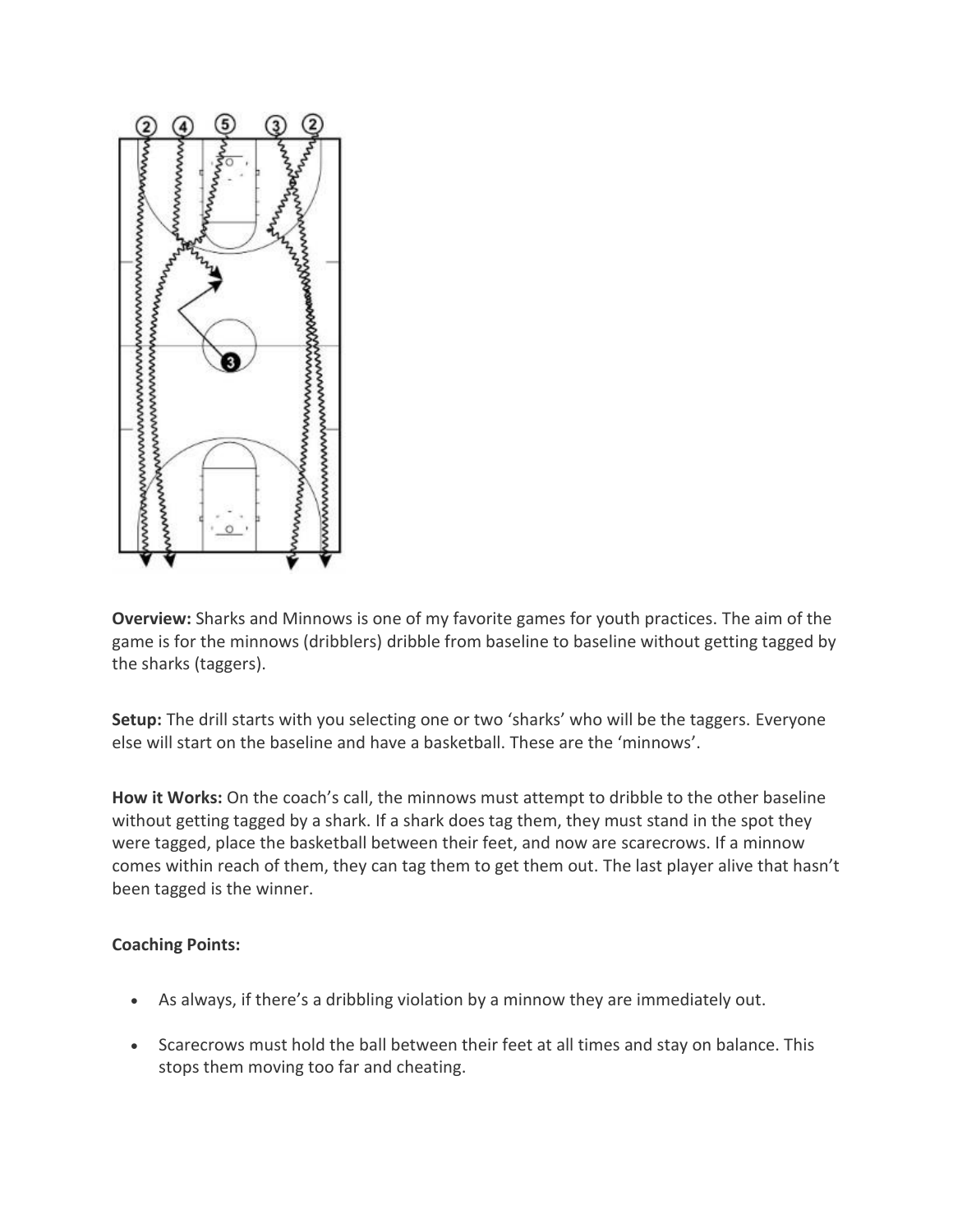• Implement a time limit if players are taking too long to get from one side to the other.

## **Partner Passing – Passing Drill**



**Overview:** Partner passing teaches the absolute basics of passing and allows your players to practice different types of passes and the correct technique. A great drill for kids beginning to learn the game of basketball.

**Setup:** Players get into pairs and should have one basketball between them. Once the players are in pairs, they must stand on a line parallel from their partner.

**How it Works:** The coach will explain which type of pass they want performed and then the players will pass back and forth to each other. Every minute or so the coach can change the type of pass the players are performing or increase the distance they are apart if it's too easy.

#### **Coaching Points:**

- Make sure you mix up which type of pass you want them to perform (bounce pass, chest pass, one-handed push-pass, ect).
- Don't allow players to be silly and throw the basketball too hard at their partner. It will end up with blood noses.
- Make sure all coaches are teaching the same passing technique so the kids don't get confused.

## **Stationary Keepings Off - Passing Drill**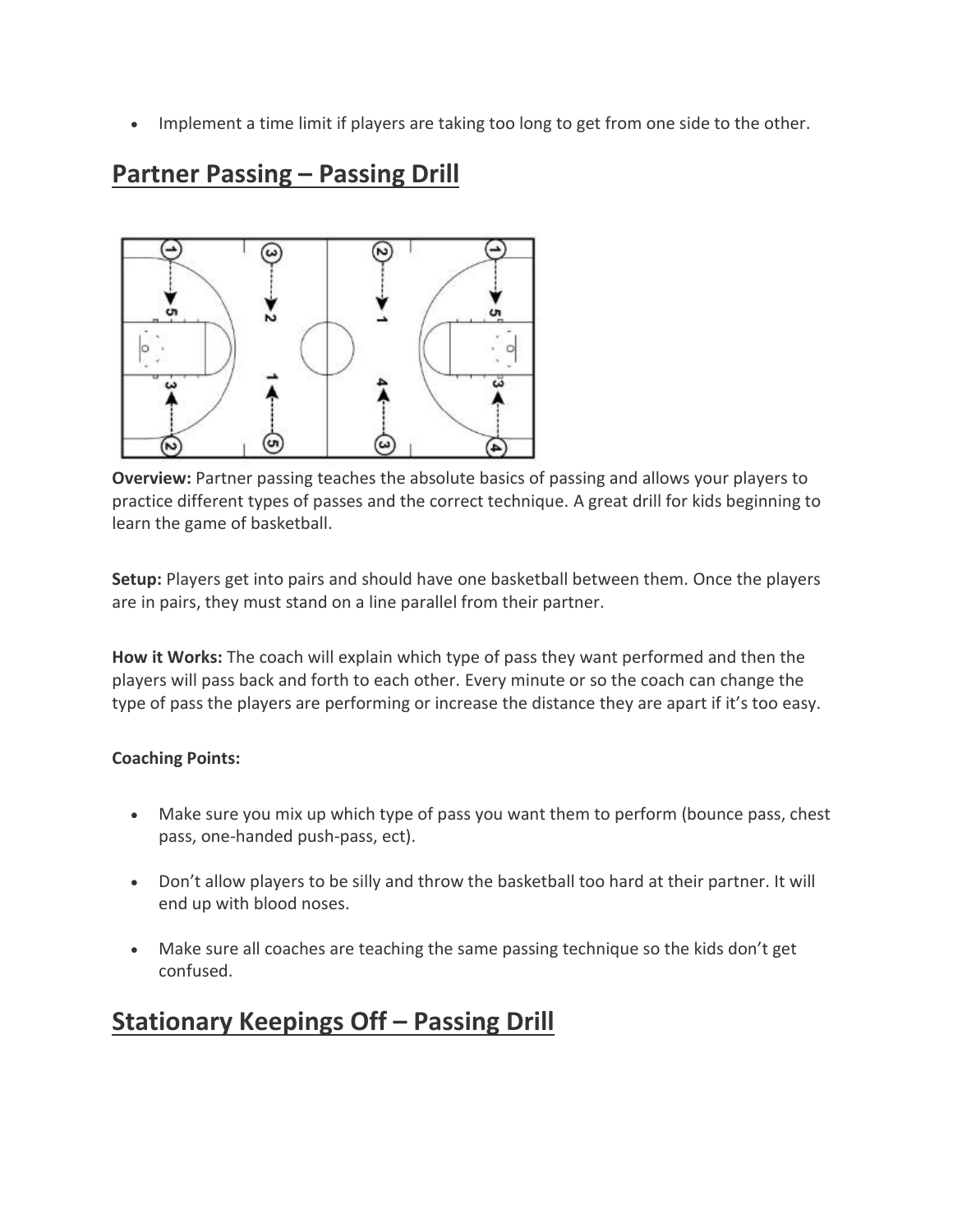

**Overview:** This main goal of this drill is to teach the basics of spacing between players and also to teach decision making on the catch. When players are young we all know they constantly sprint towards the basketball. By keeping them stationary in this drill, we show them that it's easier to keep the ball away from the defense if we're spread apart.

**Setup:** Select one or two players to be the defenders and get the rest of your players to spread out in a small area like the three-point line. The team on offense will only need one basketball.

**How it Works:** When the drill begins, the defenders will run around trying to steal the basketball from the offensive team. The defenders goal is to get a deflection or a steal. The offensive players must stay in one space and pass the ball around to each other keeping the basketball away from the defenders. After a minute or two, swap the defenders over.

#### **Coaching Points:**

- Allow the defenders to sprint around wildly. They'll have fun.
- Encourage the offensive team to make quick decisions when they receive the basketball.
- Make sure everyone is getting a turn to pass on offense. If they're not, join in the game and pass them the basketball.

## **Continuous 3 on 2 – Passing Drill**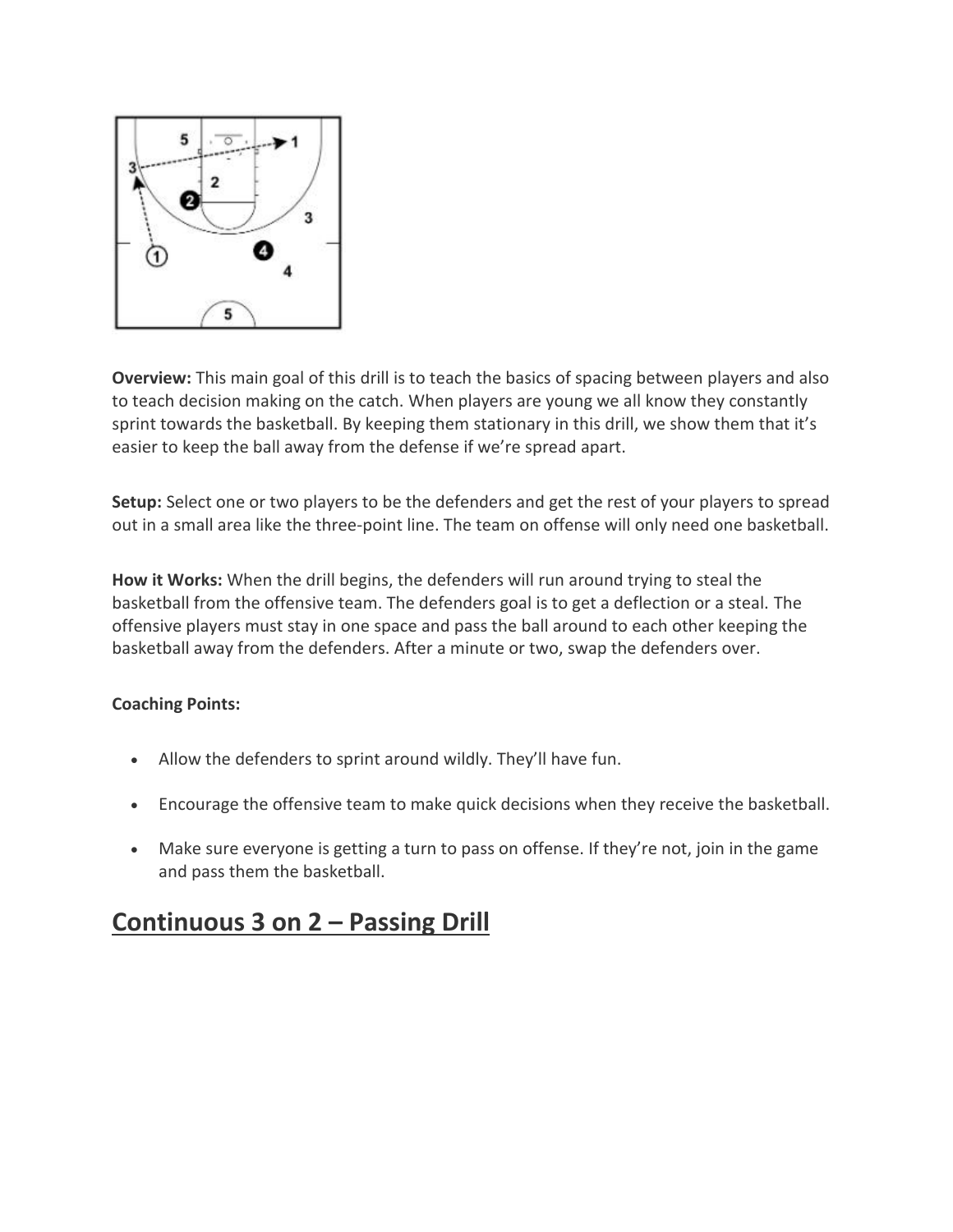

**Overview:** This is one of the best drills I know for improving passing and decision making. As the name suggests, it's continuous 3 on 2. Having an extra player on offense means that there's always someone open as long as the offensive team keeps spaced apart.

**Setup:** The drill starts with 3 offensive players in the middle of the court, 2 defenders in each half court, and the rest of the players standing out of bounds at the half court line. Only one basketball is needed for this drill.

#### **How it Works:**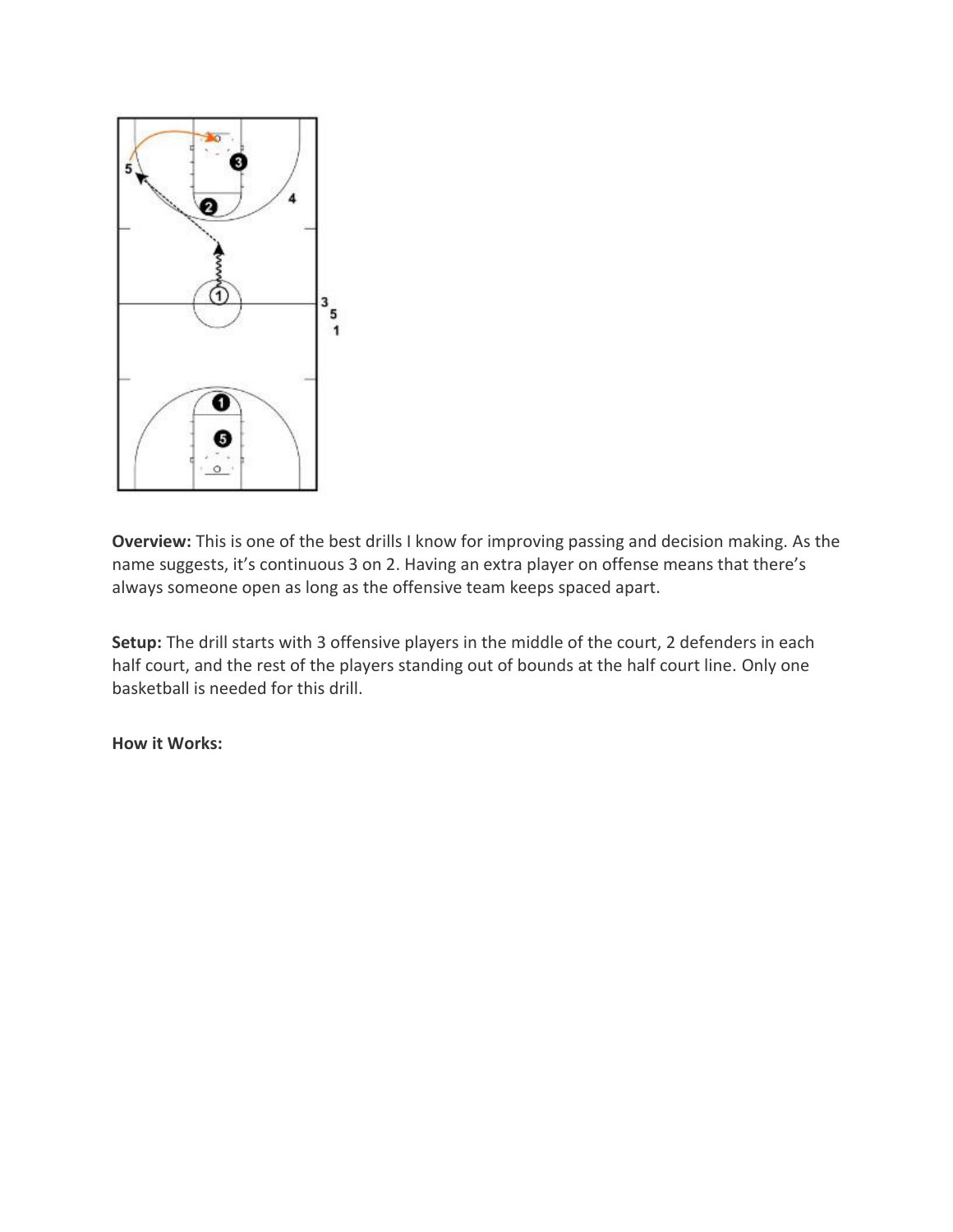

The three offensive players attack two defenders at one end of the court and will either score or the defensive players will get the basketball. Once the two defensive players get the basketball (either by steal, rebound, or because the offensive team scored), they outlet to the next player in line at half way who sprints in to help advance the ball. The two defenders now become offensive team and they get an extra player from the sideline to give them 3 players. They now attack towards the other end of the court 3 on 2. As for the 3 previous offensive players, 2 of them become the next defenders and 1 of them joins the end of the out of bounds line. This process repeats for a set amount of time.

#### **Coaching Points:**

- Make sure the offensive players are staying spaced on the floor so that they can get open looks.
- There's no reason the offensive team shouldn't be taking an open shot.
- If you want to make the drill more advanced, don't allow the players to dribble the basketball.

# **Defense**

## **Defensive Mirrors – Defense Drill**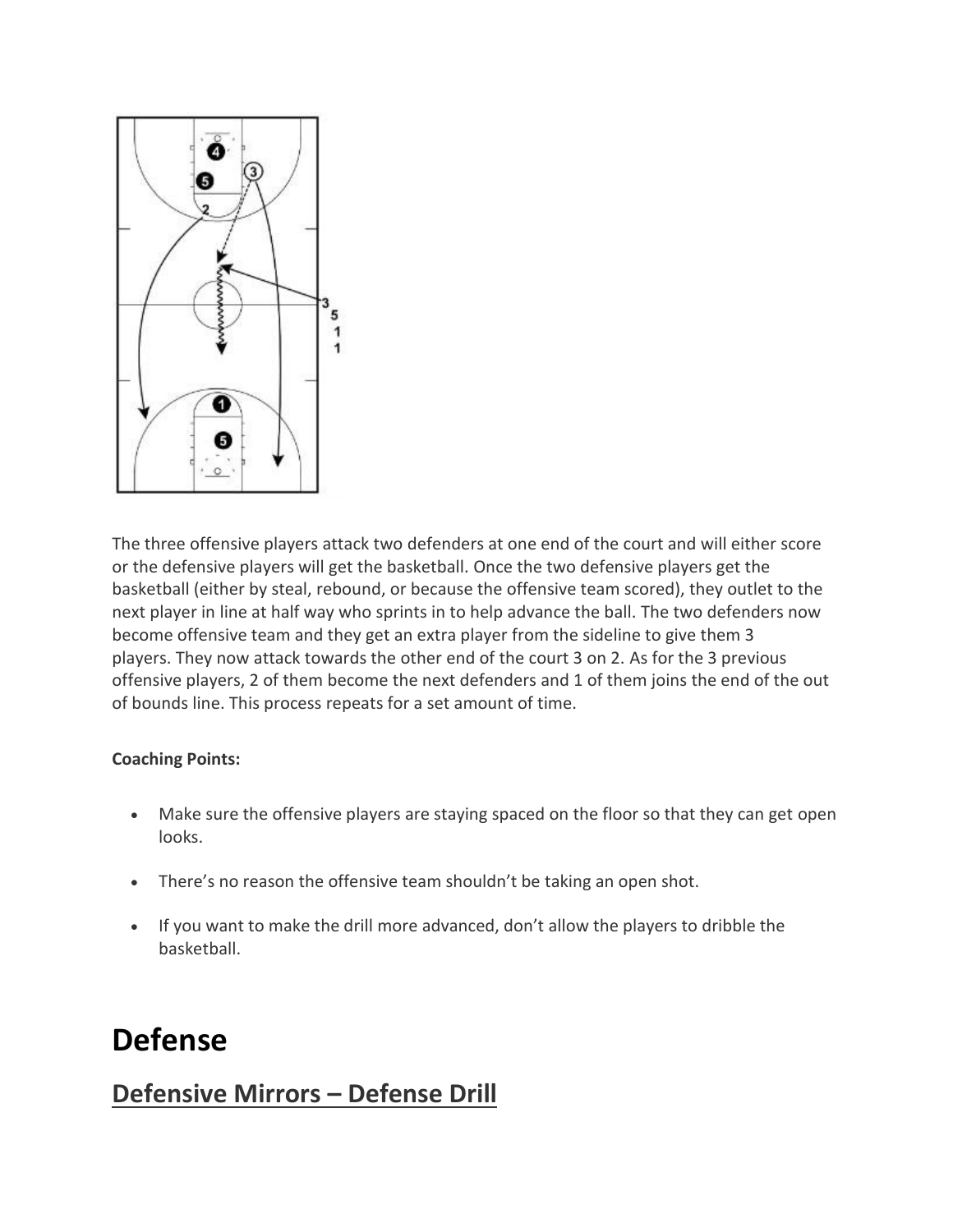

**Overview:** This is a fun drill for working on defensive footwork. The drill requires players to mimic their partner's movements which is great for developing reactions while working on defensive footwork. The only problem with this drill is that only two people can go at once so if you have a large group it might not be appropriate.

**Setup:** Everyone starts by finding a partner and standing in pairs behind the baseline. If you have another coach, it's best to use both ends of the court. For this example, we'll use the parallel lines of the key, but if you have two other parallel lines on your home court, you can use them too.

**How it Works:** The first pair comes out and sets themselves up directly opposite each other on the two parallel lines of the key. The coach then assigns one of them the offensive player and the drill begins immediately. The goal of the defensive player is to stay directly in line with the offensive player. The offensive player must work hard to try and separate themselves from being in line with the defender by sliding up and down the line of the key. After 15 seconds, the coach calls out 'switch' and the two players swap roles. After 30 seconds, they step behind the baseline and two new players come in.

#### **Coaching Points:**

- Players must stay in a low defensive stance with their hands out wide the entire time of the drill.
- Encourage the offensive player to use head fakes and quick changes of pace to throw the defender off.
- Make sure you cover what good defensive stance is before running this drill.

## **One-on-One – Defense Drill**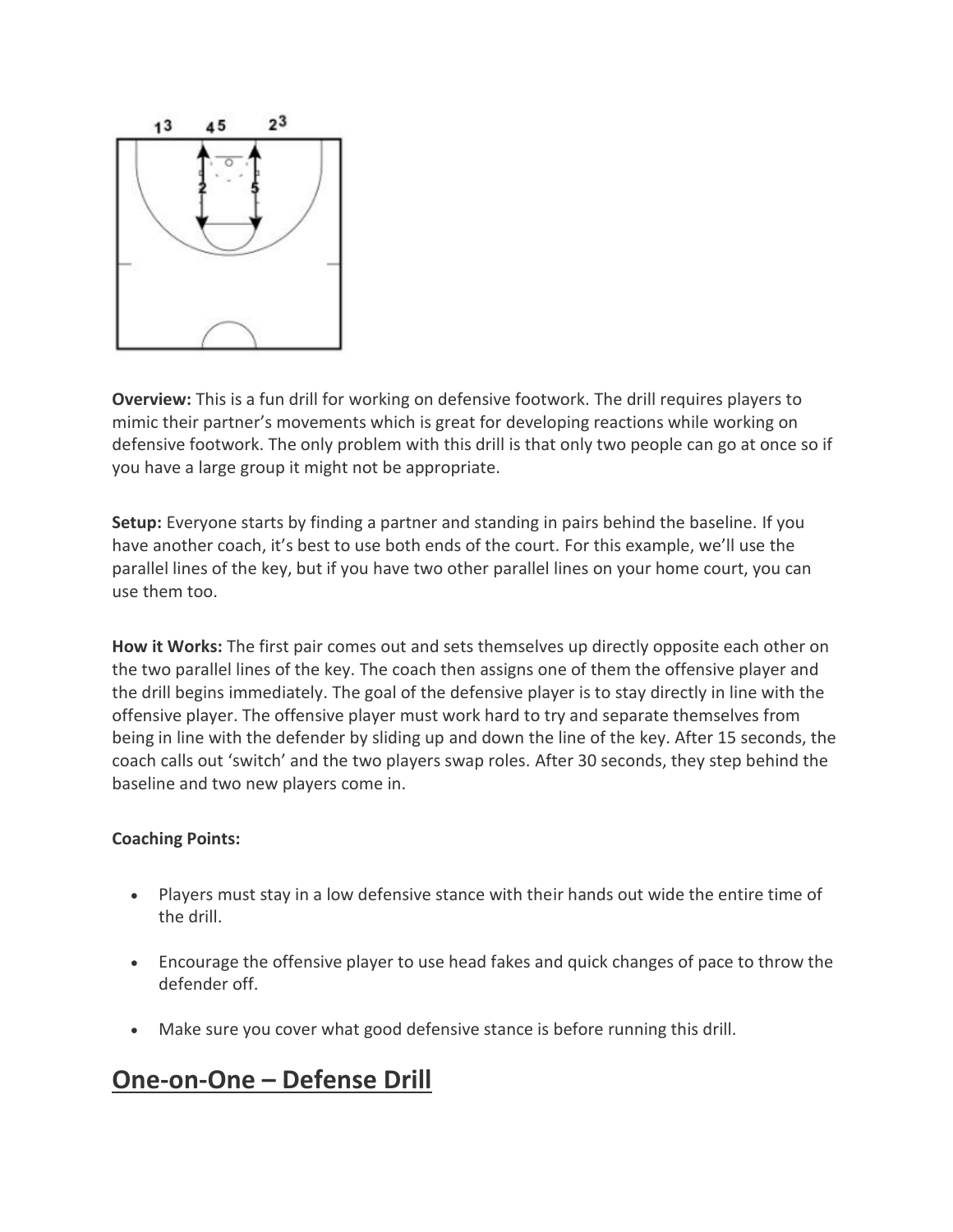

I love using one-on-one drills at practice to teach both defense and offense. By playing one-onone, we're forcing the on-ball defender to have to 'guard their yard'. There's no help defense coming. They're on their own and must stay in front and challenge the shot.

**Setup:** This drill starts with two players at the free-throw line or top of the key depending on age and experience. The defensive player starts with the basketball. The other players wait behind them near half-way. Use both ends of the basketball court if you have two coaches so that players get to play more often.

**How it Works:** To start the drill, the defender hands the basketball to the offensive player. By handing the basketball to the offensive player, it ensures that the defender is challenging themselves by starting up close to the offensive player instead of standing back playing lazy defense. The offensive player then has a maximum of 2 or 3 dribbles to attack the ring and get a clear shot. Offensively, this drill teaches players not to waste their dribble and teaches them how to attack a defender one on one. Defensively, players will learn how to keep an offensive player in front of them and challenge every shot. After either a make or a miss, a new offensive player comes in, the previous offensive player switches to defense, and the previous defender joins the end of the line.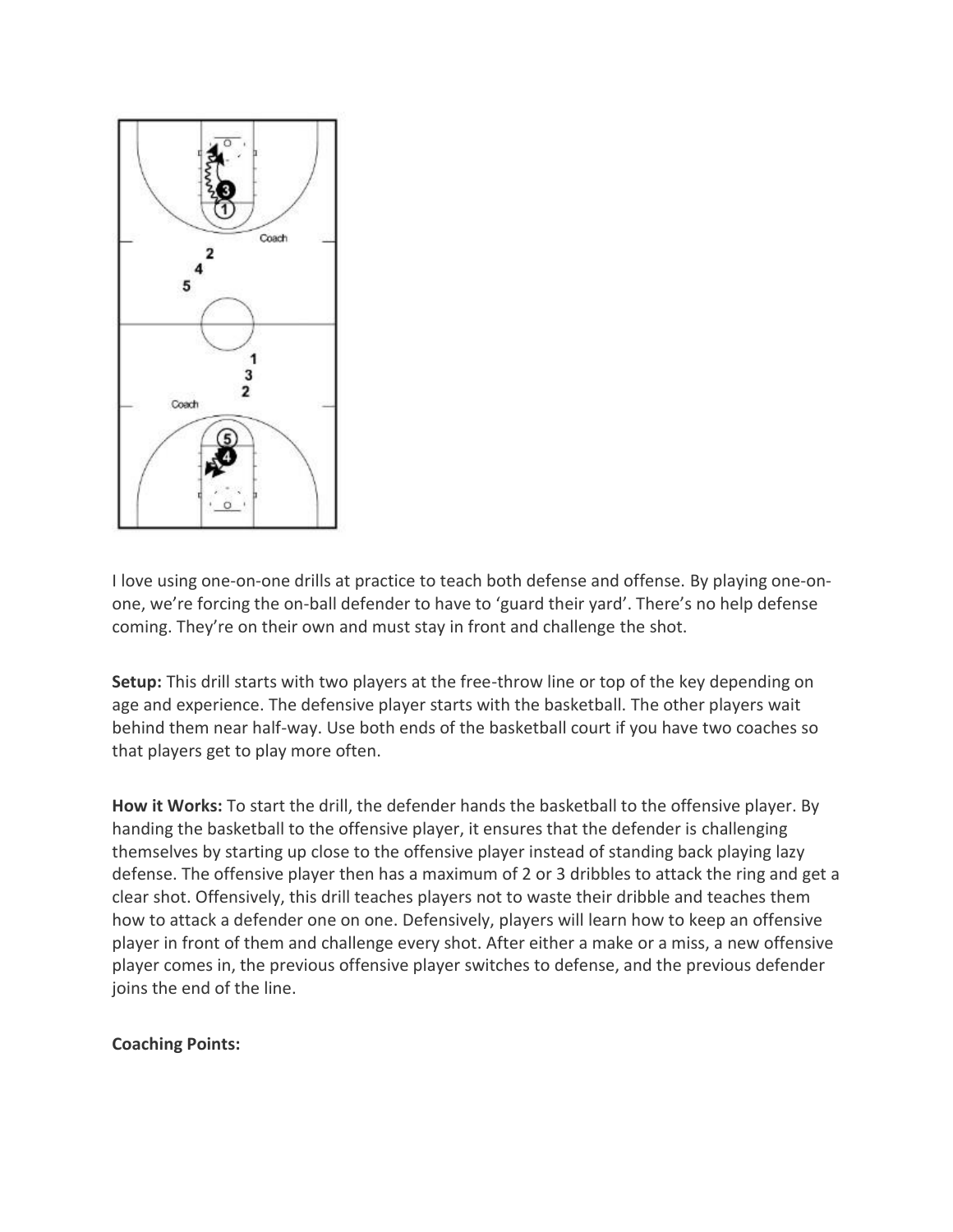- Make sure you enforce the rule of 2 or 3 dribbles maximum depending on which you decide. We don't want to allow the offensive player to waste dribbles and time.
- Encourage the defensive player to get up close and play hard defense. It doesn't matter if they get beat a couple of times while they're working on defending.
- Make sure players are using good footwork and good fakes.



## **Zig-Zag Slides – Defensive Drill**

**Overview:** Zig-zag slides are a great drill for a beginning team. The two most important things this drill teaches is how to defensive slide properly and also how to drop step when playing defense.

**Setup:** The drill begins with all players on the baseline lining up on one of the corners. No player should have a basketball. No player should have a basketball.

**How it Works:** The first player will defensive slide from the corner to the high post and perform a 90-degree drop step so that they are now sliding back to the opposite sideline. This process of sliding from one side to the other and drop stepping continues until the player reaches the opposite baseline. They come back down the opposite side of the court using the same principles.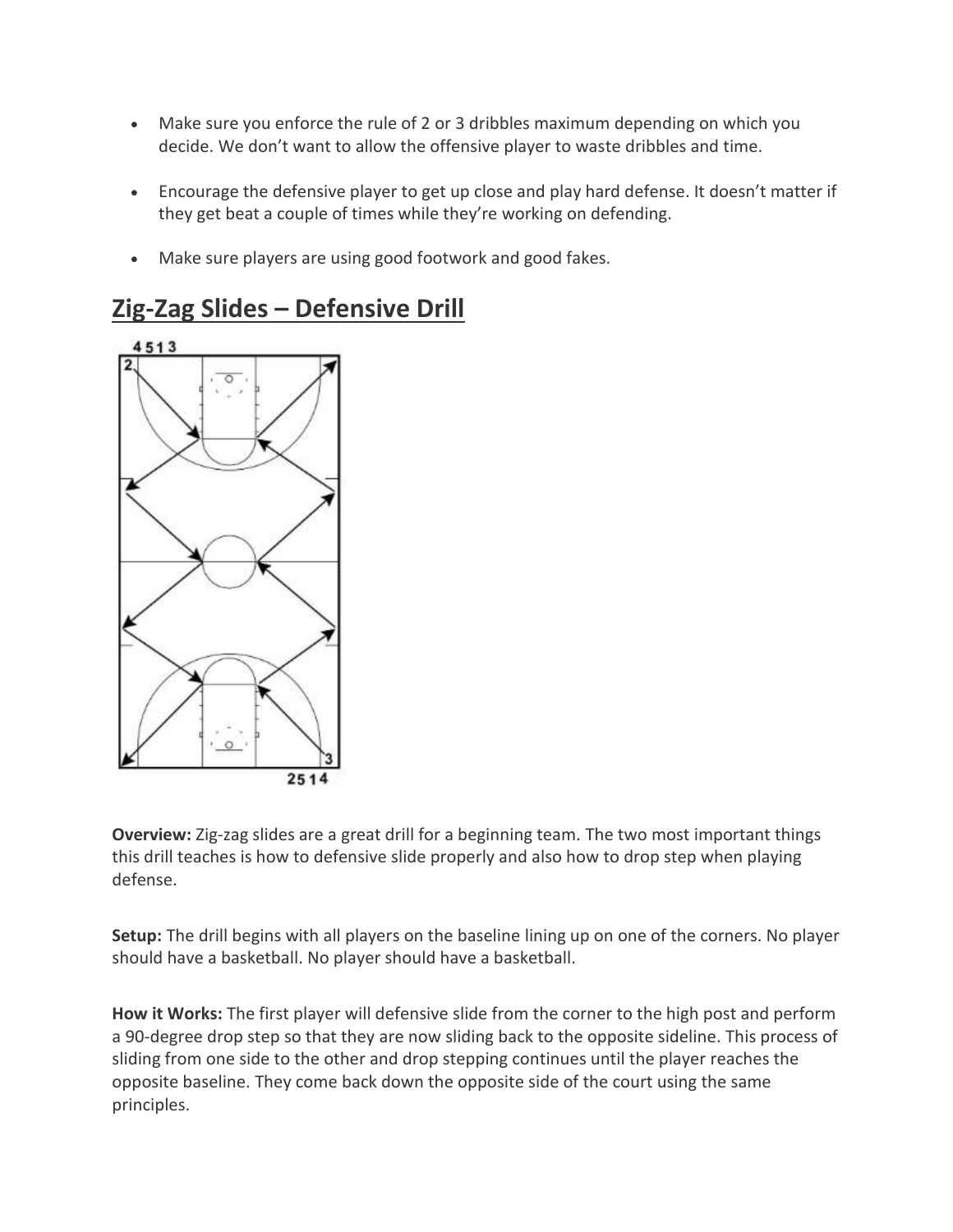- Teach all players how to defensive slide and drop step at the beginning of the drill.
- Make sure players are in a low stance and don't have their legs straight.
- Players should never cross their feet!

# **Fun End of Practice Drills**

## **War – Fun Drill**



**Overview:** War is a great drill to incorporate fun small-sided games into your practices. It's a series of small-sided games between two teams that can be played in both the full court and half-court. This is always one of the most favorite drills no matter what level I'm coaching.

**Setup:** The drill is set up by splitting your group into two teams and lining each half up along opposite sidelines. For example, let's say there are 12 players total and 6 players on each team. You will give the each individual player on each team a number from  $1 - 6$ . The drill requires one basketball and it always starts with the coach.

**How it Works:** The drill begins with the coach throwing a basketball out into the middle of the court and calling out a few numbers between 1 and 6. If the coach wants to play games of 3 on 3, they might call out "1, 4, and 5!" If this happens, numbers 1, 4, and 5 from both teams come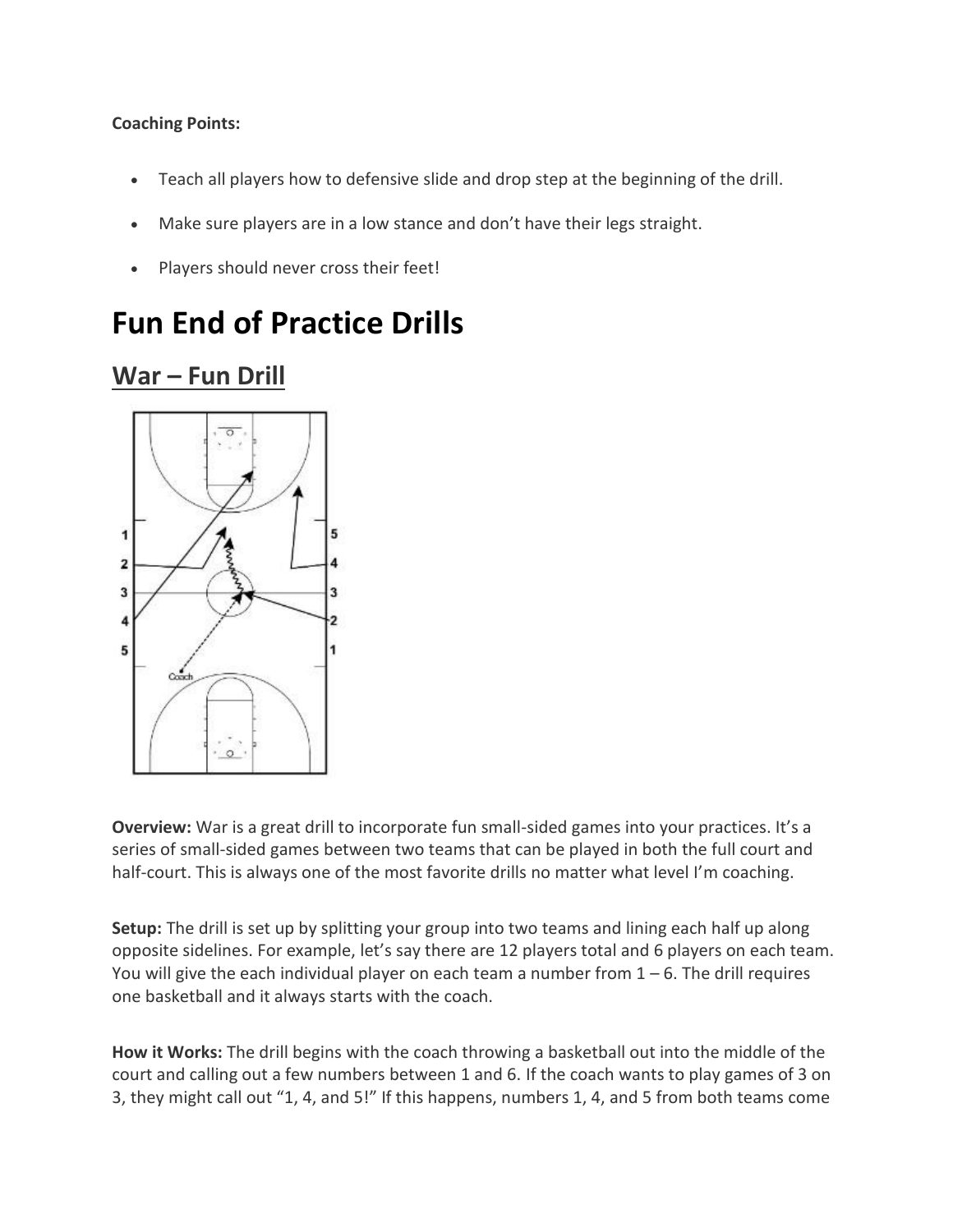out and play a game of 3 on 3 until a score occurs. The coach can play games with any number of players from 1 on 1 to 6 on 6.

#### **Coaching Points:**

- Try to match the best players up against each other.
- Throw the basketball out to the advantage of one side each time because you don't want players running into each other as they scramble for the basketball.
- Finish off the drill by calling everyone in!

## **Golden Child – Fun Drill**



**Overview:** Golden child is another fun game that kids will end up begging you to let them play each practice. It involves splitting up into two teams, a shooting team and a dribbling team, and then the dribbling teams must run around the half-court one-by-one while the shooters try and get them out.

**Setup:** The first step is to split your group up into two similarly even teams. The dribbling team must all have a basketball and they should be lining up at one of the corners of the baseline. The shooting team will have one or two basketballs and will be lined up around the free-throw line or closer depending on age and skill.

#### **How it Works:**

The drill begins with the coach calling out 'go!' which triggers both teams to start. For the dribblers, the goal of the game is to make as many home run's as they can. A home run is when a dribbler makes it all the way around the outside of the half court and back to the line. The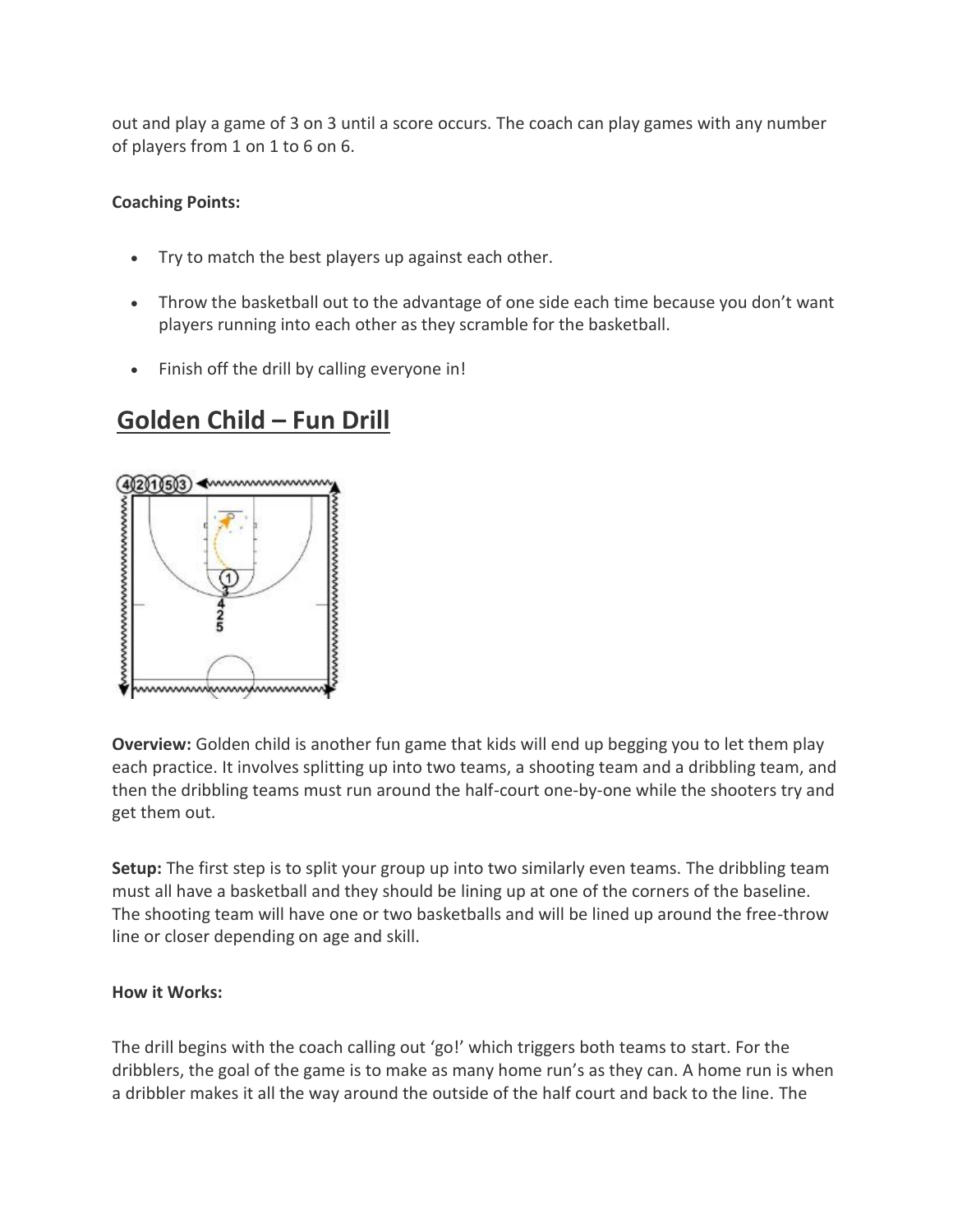shooters must attempt to get them out by making a shot. If a shot is made the shooters must call out 'STOP' and the current dribbler must freeze. The next dribbler can begin immediately when this happens. If they make it home, they get one run and can join the end of the line to run again. This continues until all the dribbling players are out and then the teams switch roles. The team with the most amount of runs at the end of the game wins.

## **Coaching Points:**

- The shooting team players must rebound their own shot and pass it back to the next person in line.
- If your players are struggling to make shots, consider splitting the shooting team in two and putting them on both elbows or even closer so that they have more chance of scoring.
- The coach must pick the golden child or there will be upset kids!

## **Elimination – Fun Drill**



**Overview:** Elimination is a game I often run to conclude practice. The goal of the game is to make your shot before the person behind you makes their shot. The first shot must always be from the free throw line but after that can be from anywhere on the floor.

**Setup:** All players line up in a straight line behind the free throw line. The first two players in line have a basketball.

**How it Works:** The drill begins with the first person in line taking a shot. If they make it, they quickly rebound their ball and throw it to the next person in line. If they miss, they must rebound the ball and score as quick as possible. As soon as the first player has shot, the second player can begin. If the player behind scores before the player in front, the player in front is out. The drill continues until there is one person left and they are crowned the winner.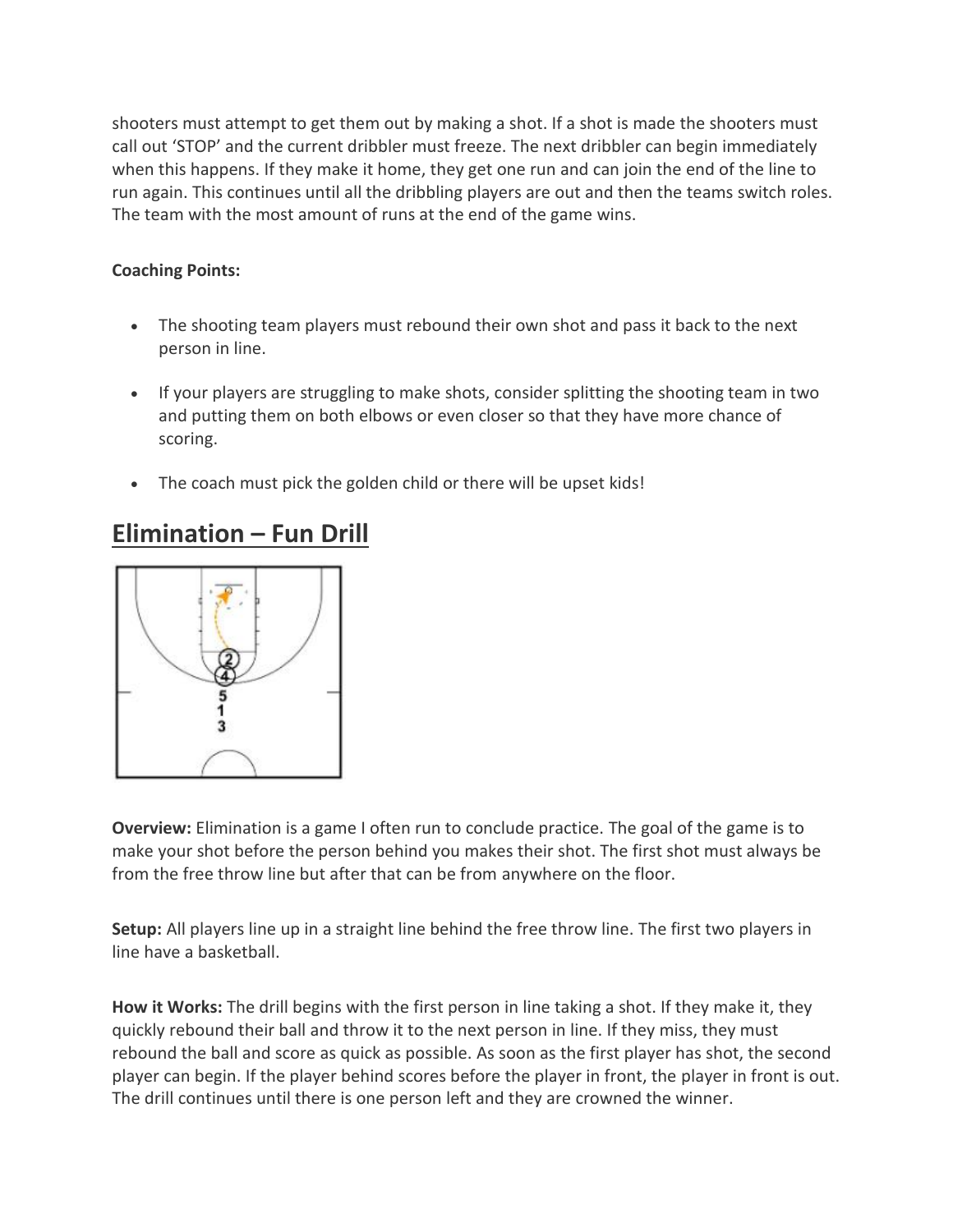- The person in front must always shoot the basketball first.
- Players can't intentionally miss the free throw shot off the backboard and lay the basketball in.
- Don't be afraid to join in!

## **Game-Winner – Fun Game**



**Overview:** This drill is an awesome way to finish practice on a high note. Each time I run this drill, the players end up leaving practice with a smile on their face. All it is is one long-distance shot where, if made, the shooter wins some kind of prize or award.

**Setup:** Depending on the age of your team, select a distance away from the basket that is outside of their comfortable shooting range, but close enough that the kids can still throw/shoot the basketball and there's a chance it will go in. All you need is one basketball for this drill.

**How it Works:** For this example, we'll say that distance is the half-way line. Get all the players in one line at half-way and they each take a single shot. The players that make the shot get a